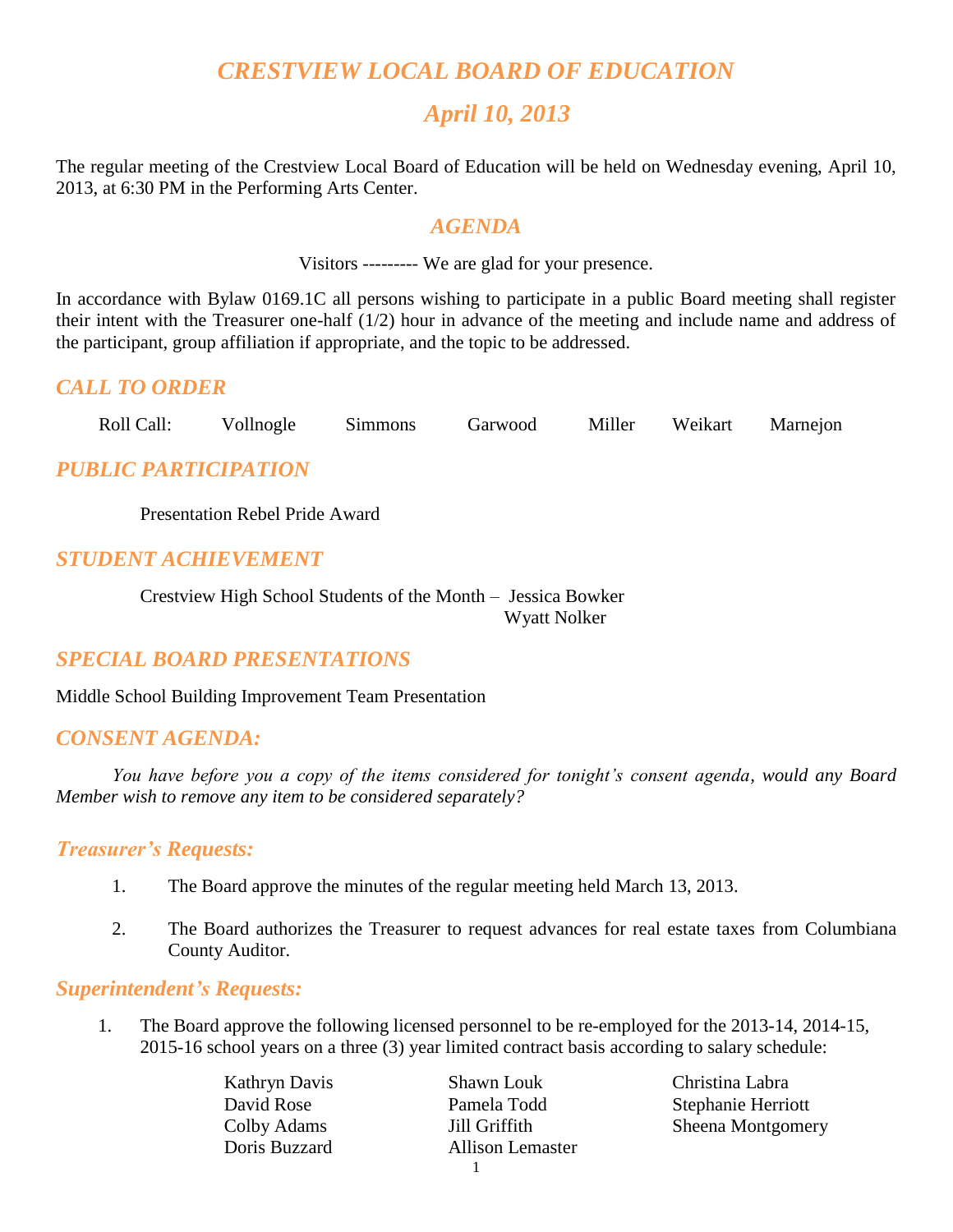2. The Board approve the following licensed personnel to be re-employed for the 2013-14 school year on a one (1) year limited contract basis according to salary schedule:

> Darren Miller **J. Grady Long** Carl Snyder Randi Yazvac Phylicia Joy Dominic Dangelo Ashley Bartholomew Scott Mealy Gregory Woolman

3. The Board approve the following licensed personnel to be granted a one (1) year limited contract basis for the 2013-14 school year as an Instructional Tutors according to the established wage rate; all required reports are on file:

> Linda Garwood – High School Instructional Tutor Ben Corll – Elementary School Instructional Tutor

4. The Board approve the following nonteaching personnel to be granted a one (1) year limited contract for the 2013-14 school year according to wage rate for the assignment designated; all required reports are on file:

> Christine Gecina – Elementary School Activity Funds Cashier Hollee Gates – Middle School Activity Funds Cashier Deborah Walker – High School Activity Funds Cashier

5. The Board approve the following nonteaching personnel be granted a two (2) year limited contract for the 2013-14 and 2014-15 school years according to wage rate for the assignment designated:

Jeremy Gardner – Technology Assistant

6. The following nonteaching personnel be granted a continuing contract beginning the 2013-14 school year according to wage rate for the assignment designated:

Pamela Boyarko – CMS Cafeteria Server

- 7. The Board approve Summer Enrichment and Intervention to be held at Crestview Middle School for a two (2) week period June 10-21, 2013.
- 8. The Board approve Elementary School Summer Enrichment and Intervention to be held at Crestview Elementary School for a one (1) week period June 10-14, 2013.
- 9. The Board approve High School Summer OGT Intervention to be held at Crestview High School for a one (1) week period June 17-21, 2013.
- 10. The Board grant a supplemental contract to the following certificated personnel for the 2012-2013 school year as per salary schedule for the assignment designated; all required reports are on file:

Tobin Bacon – CHS Varsity Assistant Softball Coach

- 11. The Board grant FMLA (Family Medical Leave Act) to Matthew Griffith beginning May 17, 2013 through the end of the 2012-13 school year.
- 12. The Board grant FMLA (Family Medical Leave Act) to Sherry Grundy beginning May 16, 2013 through the end of the 2012-13 school year.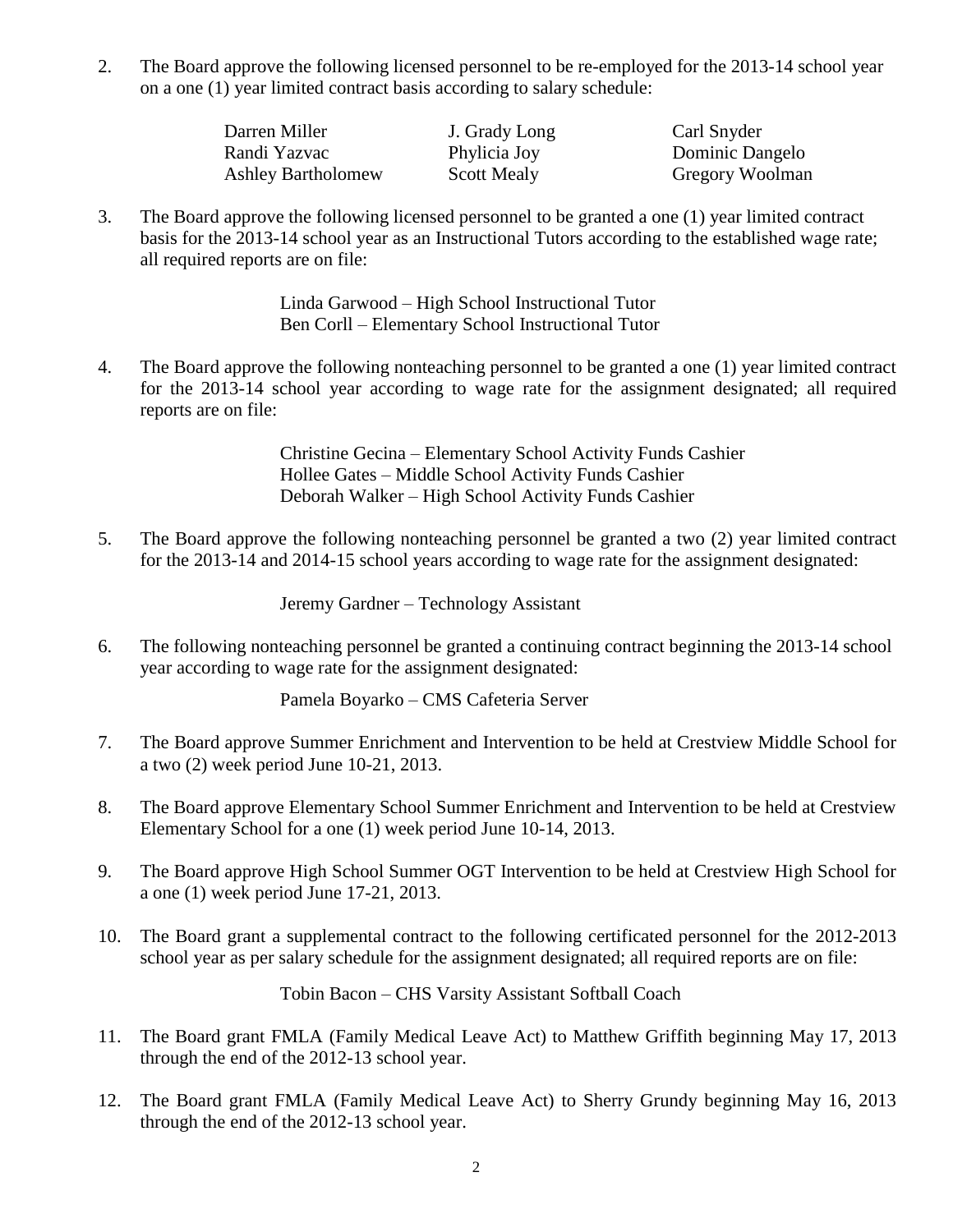- 13. The Board approve the retirement resignation of Nancy Dicken, Middle School Teacher, effective May 31, 2013
- 14. The Board approve the retirement resignation of Betty McKee, High School Teacher, effective May 31, 2013.

## **END of CONSENT AGENDA**

Recommend the Board approve the consent agenda as presented:

|          | Moved by ______, second by ______ to approve consent agenda. Vote yes: |                       |  |
|----------|------------------------------------------------------------------------|-----------------------|--|
| Vote no: | Absent:                                                                | Motion carried Failed |  |

## *Treasurer's Requests/Recommendations not included in Consent Agenda:*

1. Recommend: The Board approve financial reports and investments as prepared and presented.

| Moved by | second by | Vote yes: |                |        | ∕ote no: |
|----------|-----------|-----------|----------------|--------|----------|
|          |           |           | Motion carried | Failed |          |

- 2. The Board authorize the Superintendent and Treasurer to advertise for the following:
	- a. Parking lot pavement/repairs and sealing

| Moved by | second by           | Vote yes: |                |        | Vote no: |
|----------|---------------------|-----------|----------------|--------|----------|
|          | Absent <sup>.</sup> |           | Motion carried | Failed |          |

#### 3. Recommend: The Board accept donations from:

| a.             | Columbiana County ESC      | \$25.00 to Pelino Scholarship Fund                                                           |
|----------------|----------------------------|----------------------------------------------------------------------------------------------|
| b.             | Paul & Bonnie Crook        | \$25.00 to Pelino Scholarship Fund                                                           |
| $\mathbf{C}$ . | Tim & Marsha Kind          | \$25.00 to Pelino Scholarship Fund                                                           |
| $d$ .          | Matthew & Jamie Meredith   | \$160.00 to Pelino Scholarship Fund                                                          |
| e.             | Michael Halama             | \$100.00 to Pelino Scholarship Fund                                                          |
| f.             | Patricia Sveth             | \$50.00 to Pelino Scholarship Fund                                                           |
| g.             | Brian & Lisa Frederick     | \$75.00 to Pelino Scholarship Fund                                                           |
| h.             | Stephen & Denise Malkovits | \$25.00 to Pelino Scholarship Fund                                                           |
| 1.             | Michael Malandro           | \$25.00 to Pelino Scholarship Fund                                                           |
| $\cdot$        | Kevin & Jayne Gallagher    | \$30.00 to Pelino Scholarship Fund                                                           |
| k.             | The Garofalo Family        | \$ 30.00 to Pelino Scholarship Fund                                                          |
| I.             | Mary & William Adams       | \$20.00 to Pelino Scholarship Fund                                                           |
| m.             | Damratoski & Company PC    | \$100.00 to Pelino Scholarship Fund                                                          |
| n.             | Patricia Smith             | \$50.00 to Pelino Scholarship Fund                                                           |
| 0.             | Bird & Bear Services, Inc. | \$50.00 to Pelino Scholarship Fund                                                           |
|                |                            | Moved by _____, second by _____. Vote yes: _____, _____, _____, _____, _____. Vote no: ____, |
|                |                            |                                                                                              |

*Race To The Top:* Mr. Miller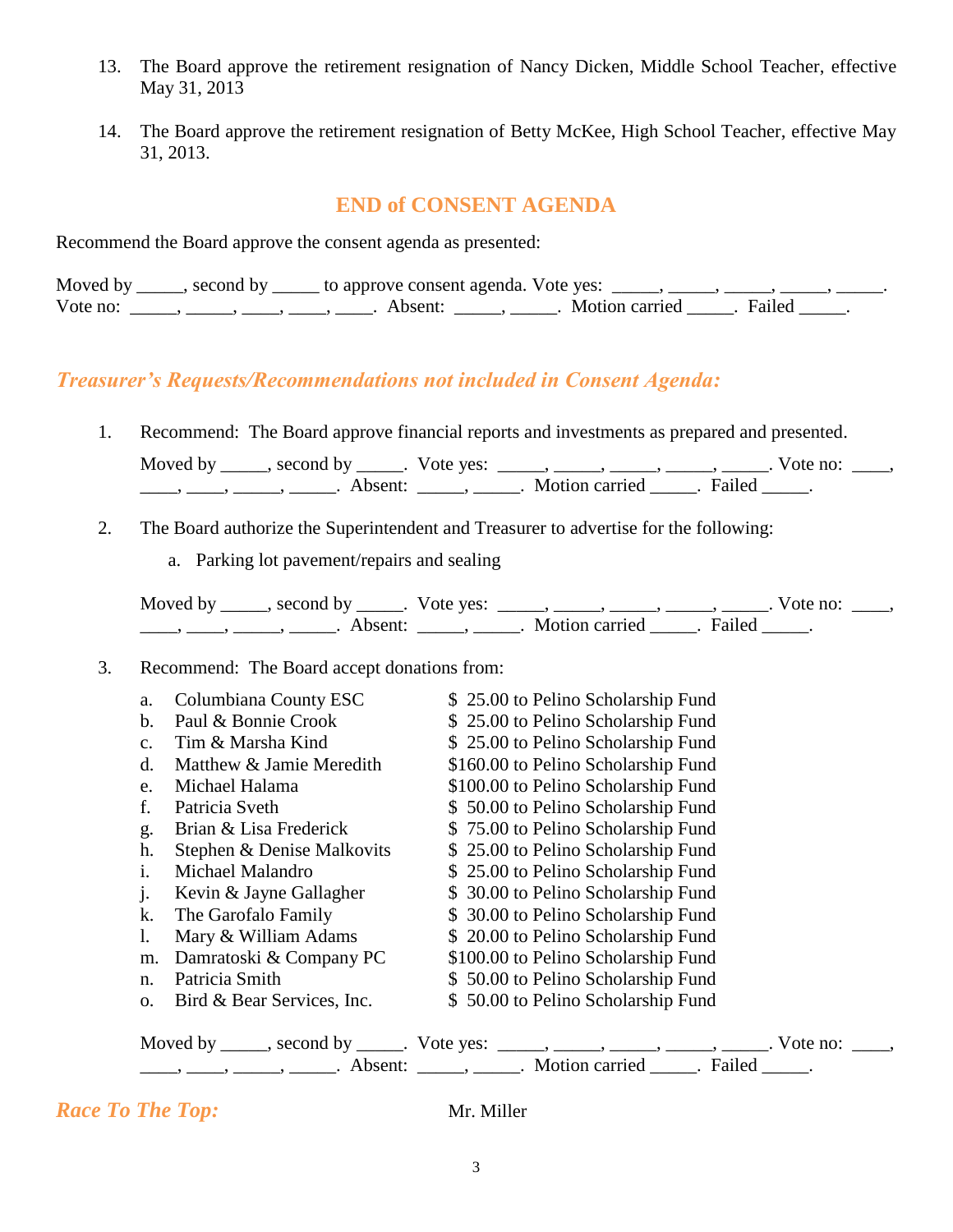## *Board Reports:*

| 1. | <b>Career Center Report</b>               | Mr. Simmons            |
|----|-------------------------------------------|------------------------|
| 2. | <b>Student Achievement Liaison Report</b> | Dr. Miller             |
| 3. | Legislative Report                        | Mr. Garwood            |
| 4. | <b>Student Board Member Report</b>        | <b>Alexis Marnejon</b> |
|    |                                           |                        |

#### *Board Committee Reports:*

| 1. | Buildings & Grounds | Mr. Garwood   |
|----|---------------------|---------------|
|    | 2. Athletic Council | Mr. Simmons   |
|    | 3. Personnel        | Mr. Vollnogle |
|    | 4. Finance Audit    | Mr. Simmons   |
|    | 5. Policy           | Mr. Simmons   |
|    | 6. Communications   | Mr. Weikart   |
|    | 7. Insurance        | Mr. Vollnogle |

## *Administrative Reports:*

| 1. | <b>Elementary School</b> | Mrs. Dangerfield     |
|----|--------------------------|----------------------|
| 2. | Middle School            | Mr. Richardson       |
| 3. | <b>High School</b>       | Mrs. Dickson         |
| 4. | <b>Special Education</b> | Mr. Hill             |
| 5. | Athletic                 | Mr. Cusick/Mrs. Sapp |
| 6. | Lunchroom                | Mrs. Peddicord       |
| 7. | Technology               | Mr. Miller           |
| 8. | Transportation           | Mr. Floor            |
|    | 9. Maintenance           | Mr. Radman           |
|    |                          |                      |

## **Superintendent's Report:** Mr. Dilling

# *Superintendent's Requests/Recommendations not included in Consent Agenda:*

1. Recommend : The Board review the following Board Policies/Bylaws which will be presented for approval at the May 8, 2013 board meeting:

| <b>Policy Number</b> | <b>Description</b>                                                                                                                                                                                                                                                                                                                                                                                                                                                                                                     | <b>New/Revised/Replacement/Delete</b> |
|----------------------|------------------------------------------------------------------------------------------------------------------------------------------------------------------------------------------------------------------------------------------------------------------------------------------------------------------------------------------------------------------------------------------------------------------------------------------------------------------------------------------------------------------------|---------------------------------------|
| 0160                 | Special Meeting                                                                                                                                                                                                                                                                                                                                                                                                                                                                                                        | Revised                               |
| 2270                 | Religion in the Curriculum                                                                                                                                                                                                                                                                                                                                                                                                                                                                                             | Revised                               |
| 2431                 | Interscholastic Athletics                                                                                                                                                                                                                                                                                                                                                                                                                                                                                              | Revised                               |
| 2623.02              | Third Grade Reading Guarantee                                                                                                                                                                                                                                                                                                                                                                                                                                                                                          | Revised                               |
| 3120.08              | <b>Employment of Personnel for Co-Curricular Activities</b>                                                                                                                                                                                                                                                                                                                                                                                                                                                            | Revised                               |
| 3131                 | <b>Reduction in Staff</b>                                                                                                                                                                                                                                                                                                                                                                                                                                                                                              | Revised                               |
| 5515.01              | Safe Operation of Motorized Utility Vehicle by Students                                                                                                                                                                                                                                                                                                                                                                                                                                                                | <b>New</b>                            |
| 6110                 | <b>Federal Grant Funds</b>                                                                                                                                                                                                                                                                                                                                                                                                                                                                                             | Revised                               |
| 6320                 | Purchases                                                                                                                                                                                                                                                                                                                                                                                                                                                                                                              | Revised                               |
| 6550                 | Travel Payment & Reimbursement                                                                                                                                                                                                                                                                                                                                                                                                                                                                                         | Revised                               |
| 3220                 | <b>Standards-Based Teacher Evaluation</b>                                                                                                                                                                                                                                                                                                                                                                                                                                                                              | <b>New</b>                            |
|                      | Moved by ____, second by ____. Vote yes: _____, ____, ____, ____, ____. Vote no: _____,<br>$\frac{1}{1}, \frac{1}{1}, \frac{1}{1}, \frac{1}{1}, \frac{1}{1}, \frac{1}{1}, \frac{1}{1}, \frac{1}{1}, \frac{1}{1}, \frac{1}{1}, \frac{1}{1}, \frac{1}{1}, \frac{1}{1}, \frac{1}{1}, \frac{1}{1}, \frac{1}{1}, \frac{1}{1}, \frac{1}{1}, \frac{1}{1}, \frac{1}{1}, \frac{1}{1}, \frac{1}{1}, \frac{1}{1}, \frac{1}{1}, \frac{1}{1}, \frac{1}{1}, \frac{1}{1}, \frac{1}{1}, \frac{1}{1}, \frac{1}{1}, \frac{1}{1}, \frac{$ |                                       |